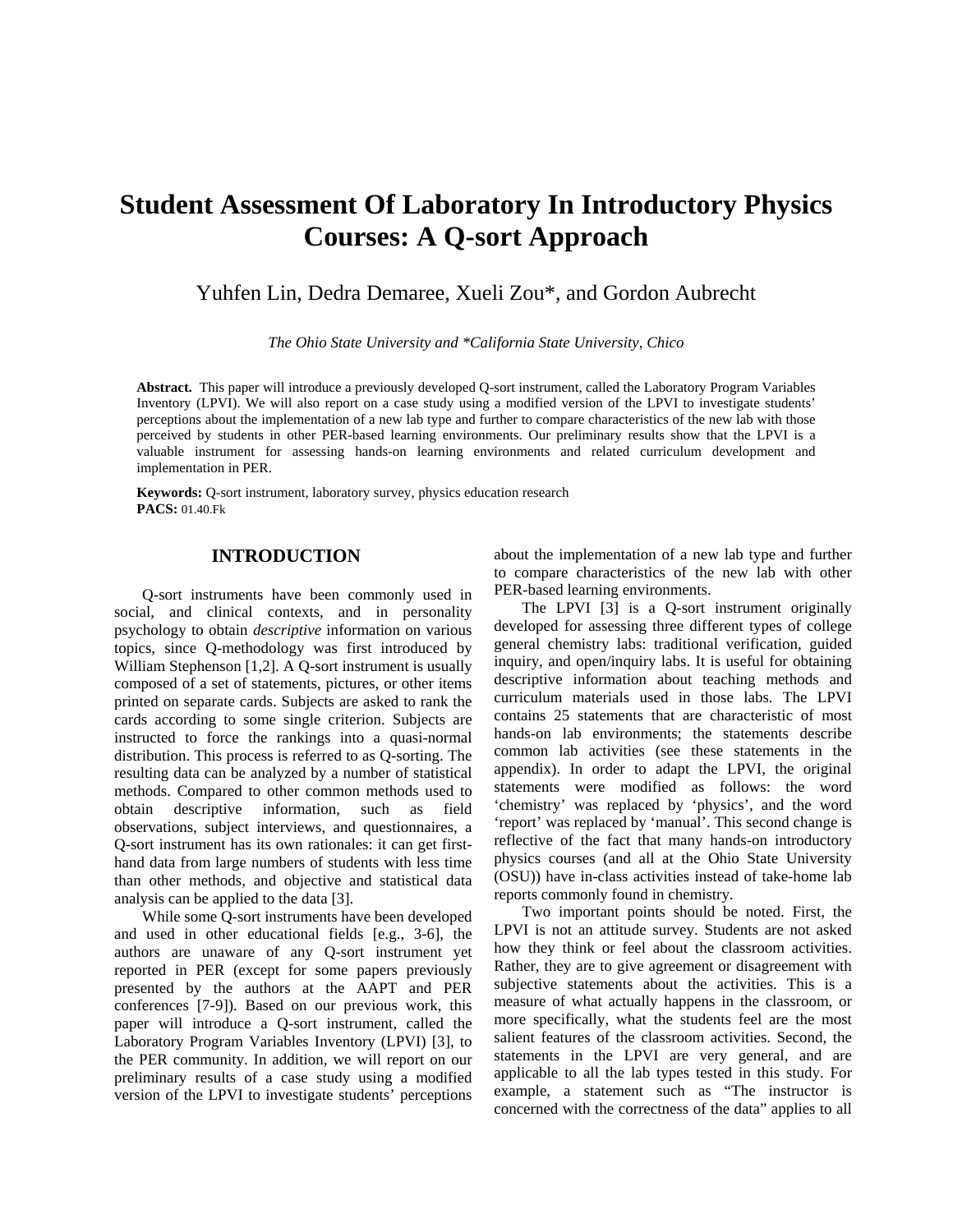lab types, but will be more strongly emphasized in some than others.

## **THE CASE STUDY**

### *Motivation For The Use Of LPVI*

*ISLE*, the Investigative Science Learning Environment [10,11] was developed and tested at Rutgers and California State University, Chico (CSUC) and later adapted and implemented at OSU. These include innovative laboratory activities such as different types of student design tasks intended to help students develop scientific abilities. To assess the *ISLE*, among a series of research questions, these two have been asked: (1) Does the *ISLE* labs work as designed? How do students perceive *ISLE* labs and what are important descriptive characteristics of *ISLE* labs from the point of view of the students? (2) Are *ISLE* labs different from *Physics by Inquiry* (PbI) [12] and from other PER-based introductory labs? If so, what are the differences?

To investigate these two questions, we have carefully searched for assessment instruments and found that the LPVI seems to serve our needs. It not only provides descriptive information about teaching methods and curriculum materials, but was also developed for assessing activity-based classrooms, such as labs and inquiry-based courses. In these classrooms a surface glance may reveal many similarities: students use equipment to probe physics concepts, students work in groups, instructors talk to the groups rather than give general lectures, and so on. However, due to the different goals of these classrooms, more careful observation would show distinct differences. For example, one classroom may have instructors circulating in order to check student responses, while other classrooms may have students checking their own results. The LPVI can distinguish these differences, as well as assess the course by giving a view of whether the goals of the course are strongly perceived by the students.

#### *Samples And Data Collection*

The LPVI was given to five different learning environments: introductory calculus-based *ISLE* labs at Rutgers, CSUC, and OSU, respectively, PBI at OSU, and a regular introductory calculus-based lab (OSU 131) using PER-based materials at OSU. Although there exist differences in the detailed contents of each *ISLE* lab at each university, the goal of all *ISLE* labs is to help students develop scientific abilities. The PbI course for pre-service teacher and non-science major students uses *Physics by Inquiry* [12] developed by Lillian McDermott and the PER group at the University of Washington. Students in OSU 131 lab work in groups of 3~4 during 2-hour weekly labs and the lab manual was developed including PER components, in particular, with an emphasis on conceptual understanding.

In each course above, the LPVI was used only as a post-test. Each student was given a packet of 25 statements(see the appendix), each printed on a separate small slip of paper. Students were given approximately 15 minutes to sort the 25 statements into 5 groups. These groupings are defined to be quasinormal, students can only put 2 statements in the category labeled "Group I: most descriptive", and 2 in the category "Group V: least descriptive". 9 statements can be placed in the central category (Group III), and in the remaining two groups (II and IV) students can place 6 statements. Students then recorded their rankings on a form with the labeled groups as described above. Students were asked to double check that they had used each statement once and only once before submitting them.

#### *Data Analysis and Results*

Once the statements have been ranked, they can be weighted depending on which group they are in. Group I (most descriptive) statements are weighted with  $+2$ , Group II is weighted with  $+1$ , and so on until Group V (least descriptive) with -2. These weights represent how strongly the students felt the statements described (or did not describe) their class. It remains unclear if statements ranked as Group III are statements students are neutral toward or statements that do not apply to that lab. Since in this study we only pay attention to the most and least descriptive statements, we are not going to focus on this issue.

Based on this scale, the weighted average for each statement from each class is calculated. Table 1 shows the results of the top five most descriptive statements from each course. Table 1 clearly shows that all the *ISLE* students have perceived that student-designed experiments are a significant characteristic of the *ISLE* lab. In addition, the *ISLE* students at Rutgers and CSUC both indicated that they were asked to "explain why certain things happen," but this is not clear from the *ISLE* students at OSU. However, the OSU *ISLE* students did feel that their assumptions and conclusions must be justified based on discussions with the instructor. Since it was the first time to adapt and implement the *ISLE* labs at OSU, the results here tell us that in the future we need to make students' lab manuals and lab instructors *more explicitly* require students to give their explanations based on experimental evidence. In addition, the results in Table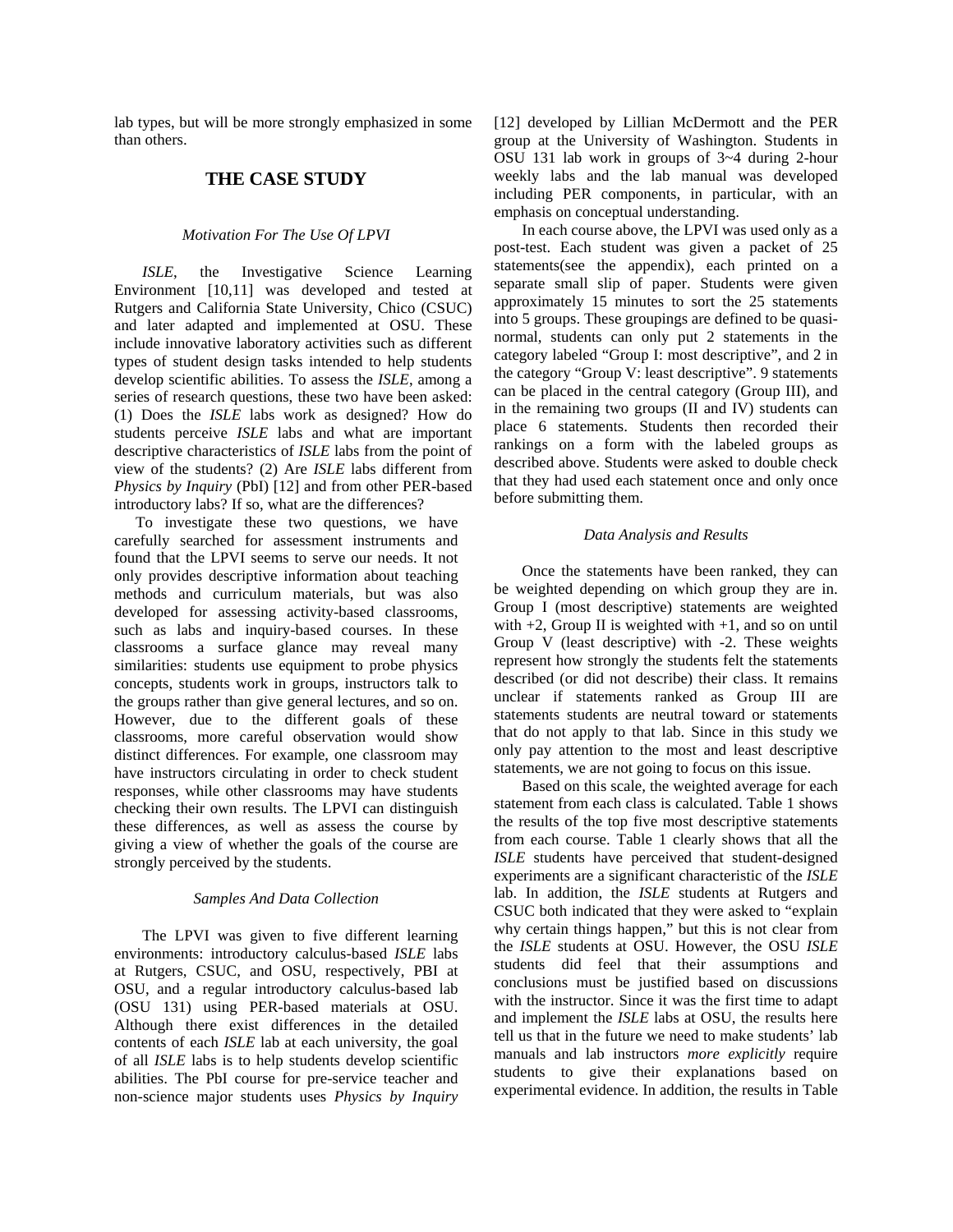1 also show that the *ISLE* labs possess important features of an open/guided inquiry lab [3].

The PbI results in Table 1 fairly describe what happens in a typical PbI course, which is consistent with our perceptions as instructors. The results from the regular OSU 131 lab indicate that this lab still runs more in a traditional format but with PER developed lab materials that emphasize students' conceptual understanding.

| ISLE Lab ( $N = 156$ ,<br>Rutgers, Au 04)          | 11 | 7  | 5  | 13 | 16 |
|----------------------------------------------------|----|----|----|----|----|
| ISLE Lab $(N = 70$ ,<br><b>OSU, Au 04)</b>         | 7  | 11 | 25 | 23 | 5  |
| ISLE Lab ( $N = 36$ ,<br>CSUC, Sp04)               | 7  | 2  | 17 | 15 | 16 |
| ISLE Lab $(N = 44,$<br>CSUC, Sp 02)                | 5  | 7  | 16 | 13 | 11 |
| PbI course $(N = 84,$<br><b>OSU, Sp 04)</b>        | 17 | 1  | 5  | 23 | 22 |
| <b>Regular 131 (N = 203,</b><br><b>OSU, Au 04)</b> | 1  | 17 | 22 | 11 | 5  |

**TABLE 1.** Top five most descriptive statements from each course based on the weighted average of each course

Furthermore, to study any differences between the different types of labs, two of the authors independently developed a series of subgroups for the statements. One of these series separated 12 of the statements (statements 7, 17, 21, 19; 1, 3, 14, 8; 4, 22, 10, 12) into three groups: student-directed, instructordirected, and in between. We then came to a consensus before forming the final categories. For example, consider statements 3, 17, and 22. Each of these statements relates to the correctness of the experimental results. Statement 17, "Students discuss their data and conclusions with each other" was placed in the student-directed group. Statement 3, "The instructor is concerned with the correctness of the data" is considered instructor-directed. Statement 22, "During laboratory students check the correctness of their work with the instructor" is in between, because the students still consider the instructor the judge for correctness, but the role of the instructor is more passive, while the role of the students is more active as compared to statement 3. These categories can then be analyzed based on the weighted rankings of their statements by students in each classroom. In Fig. 1 below, we report on student-directed and instructordirected results as averages for all the five different courses at different universities.

Fig. 1 indicates that all the *ISLE* labs are studentdirected, the regular 131 lab is instructor-directed, while PBI is in between. Another result obtained from Fig. 1 is addressing the implementation of *ISLE* labs at OSU. A successful *ISLE* implementation should show students perceiving the labs as student-directed. In fact, the implementation at OSU was surprisingly successful since students had the highest weighted student-directed statements at that institution. We must be careful, however, as this could imply that students were not given enough help from the instructors - there could be frustration hidden in such high rankings from the students.



**FIGURE 1.** Results of the LPVI with the sub-groups

## **CONCLUSION**

The LPVI is a Q-type instrument developed for assessing student perceptions of chemistry labs. With minor modifications it is suitable for use in physics courses. The authors feel that this is a valuable tool for use in PER, as it provides information about how students perceive the courses, which is not easy to determine by other methods. It also helps to understand what actually happens in a course without lengthy classroom observations. The LPVI was successfully used to assess the development of the *ISLE* lab and its implementation at OSU. It was found that students ranked statements in agreement with the course goals. It was also used to look at differences in course curricula in different hands-on learning environments. This data helps us understand the strengths and weaknesses of these courses, as well as the differences between the different labs. Other studies have been done by the authors, as well as more analysis for which there is no room in this paper. It is the hope of the authors that this paper will provide a foretaste of the usefulness of Q methodology to the PER community.